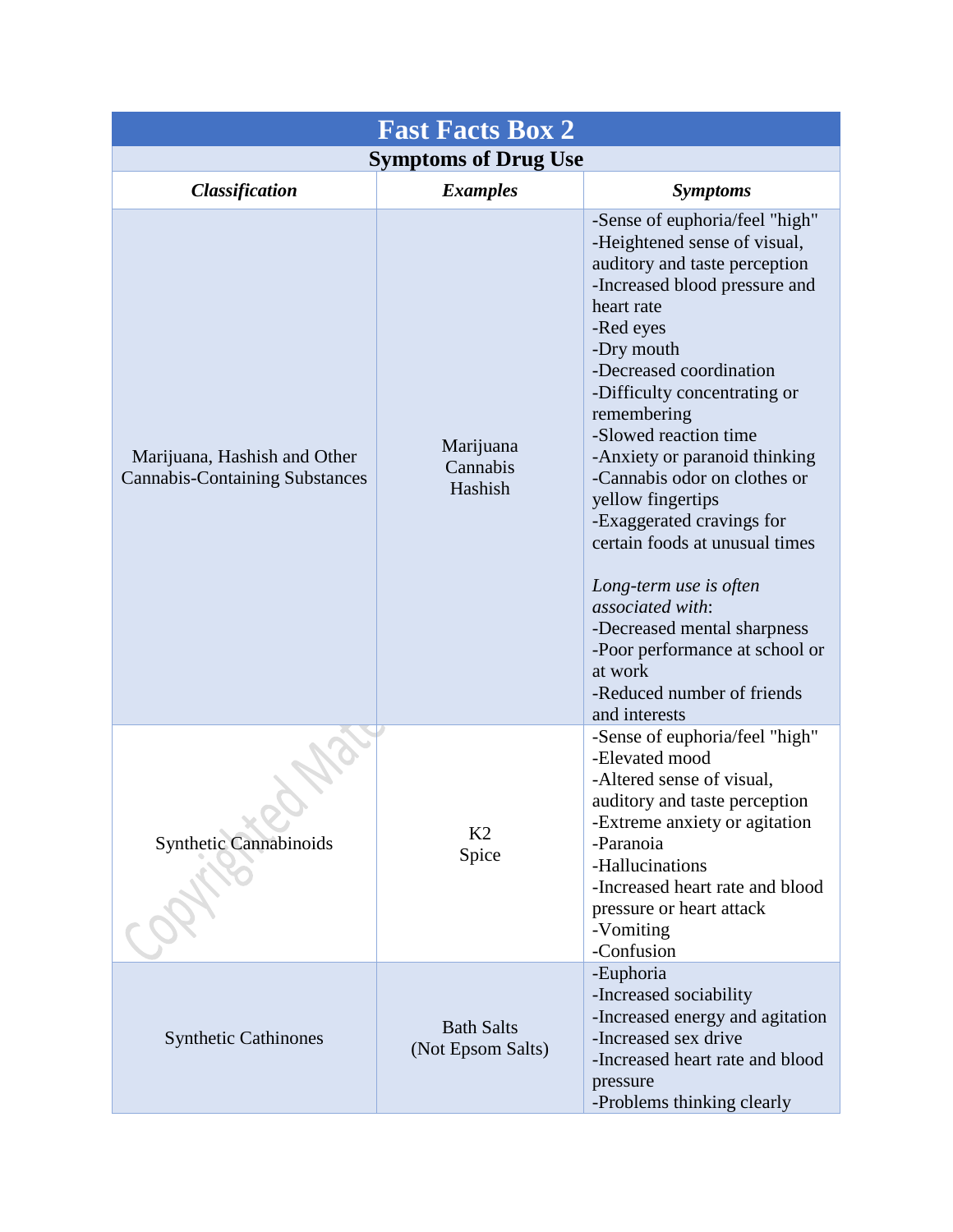|                                                     |                                                                                                                                 | -Loss of muscle control<br>-Paranoia<br>-Panic attacks<br>-Hallucinations<br>-Delirium<br>-Psychotic and violent behavior                                                                                                                                                                                                                                                                                                                                                                                                                                                                                                                                        |
|-----------------------------------------------------|---------------------------------------------------------------------------------------------------------------------------------|------------------------------------------------------------------------------------------------------------------------------------------------------------------------------------------------------------------------------------------------------------------------------------------------------------------------------------------------------------------------------------------------------------------------------------------------------------------------------------------------------------------------------------------------------------------------------------------------------------------------------------------------------------------|
| <b>Barbiturates</b><br>Benzodiazepines<br>Hypnotics | Phenobarbital<br>Secobarbital<br>Diazepam, Alprazolam,<br>Lorazepam,<br>Clonazepam,<br>Chlordiazepoxide<br>Zolpidem<br>Zaleplon | -Drowsiness<br>-Slurred speech<br>-Lack of coordination<br>-Irritability or changes in mood<br>-Problems concentrating or<br>thinking clearly<br>-Memory problems<br>-Involuntary eye movements<br>-Lack of inhibition<br>-Slowed breathing and reduced<br>blood pressure<br>-Falls or accidents<br>-Dizziness                                                                                                                                                                                                                                                                                                                                                   |
| Meth, Cocaine and Other<br>Stimulants               | Meth<br>Cocaine<br>Methylphenidate<br>Amphetamine-<br>dextroamphetamine                                                         | -Feeling of exhilaration and<br>excess confidence<br>-Increased alertness<br>-Increased energy and<br>restlessness<br>-Behavior changes or<br>aggression<br>-Rapid or rambling speech<br>-Dilated pupils<br>-Confusion, delusions and<br>hallucinations<br>-Irritability, anxiety or paranoia<br>-Changes in heart rate, blood<br>pressure and body temperature<br>-Nausea or vomiting with<br>weight loss<br>-Impaired judgment<br>-Nasal congestion and damage<br>to the mucous membrane of the<br>nose (if snorting drugs)<br>-Mouth sores, gum disease and<br>tooth decay from smoking<br>drugs ("meth mouth")<br>-Insomnia<br>-Depression as drug wears off |
| Club Drugs                                          | Ecstasy<br>Molly (MDMA)                                                                                                         | -Hallucinations<br>-Paranoia                                                                                                                                                                                                                                                                                                                                                                                                                                                                                                                                                                                                                                     |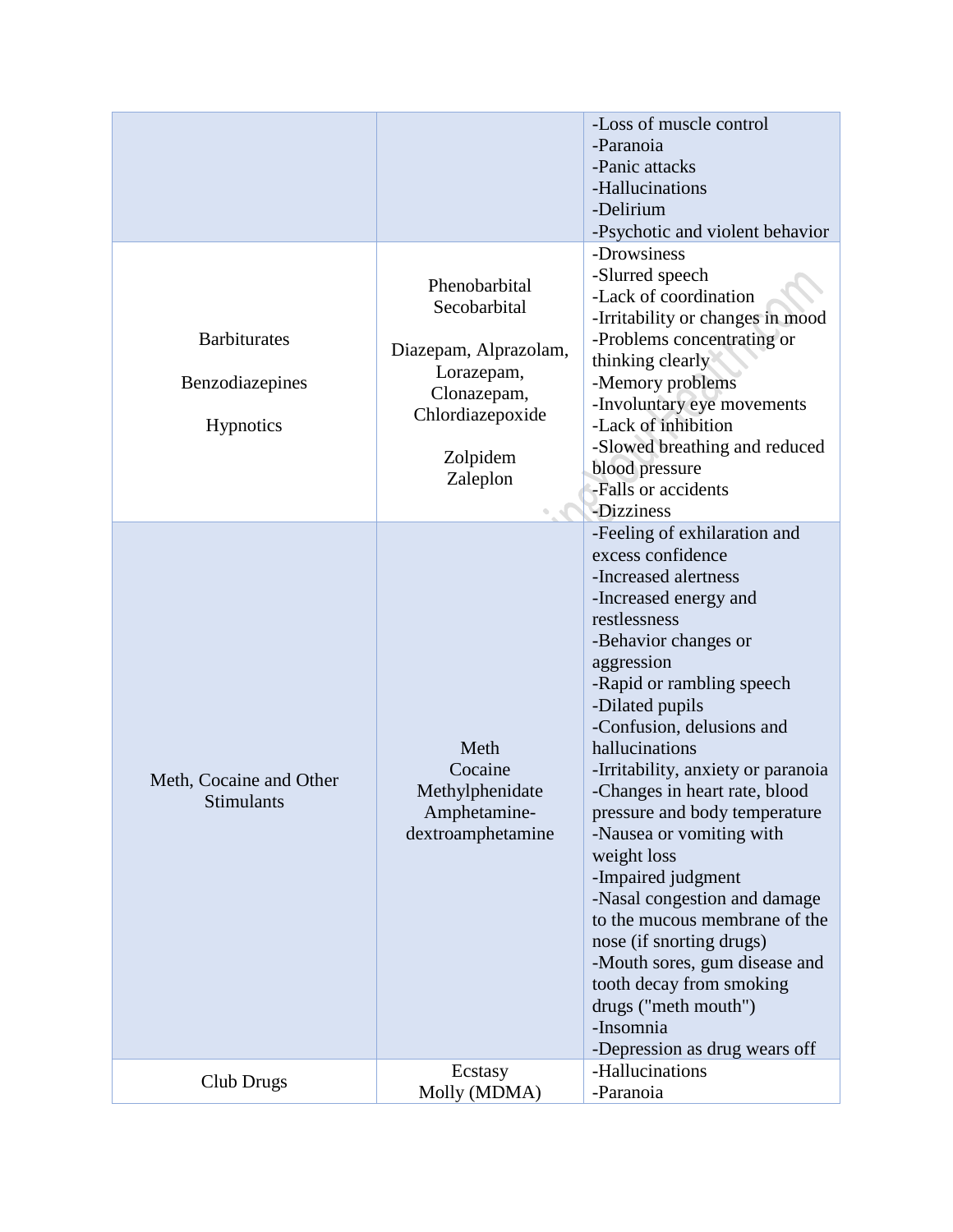|               | Gamma-hydroxybutyric<br>acid (GHB)<br>Flunitrazepam (Roofie)<br>Ketamine | -Dilated pupils<br>-Chills and sweating<br>-Involuntary shaking (tremors)<br>-Behavior changes<br>-Muscle cramping and teeth<br>clenching<br>-Muscle relaxation, poor<br>coordination or problems<br>moving<br>-Reduced inhibitions<br>-Heightened or altered sense of<br>sight, sound and taste<br>-Poor judgment<br>-Memory problems or loss of<br>memory<br>-Reduced consciousness<br>-Increased or decreased heart<br>rate and blood pressure                                                                                                                                                                      |
|---------------|--------------------------------------------------------------------------|------------------------------------------------------------------------------------------------------------------------------------------------------------------------------------------------------------------------------------------------------------------------------------------------------------------------------------------------------------------------------------------------------------------------------------------------------------------------------------------------------------------------------------------------------------------------------------------------------------------------|
| Hallucinogens | Lysergic acid<br>diethylamide (LSD)<br>Phencyclidine (PCP)               | LSD:<br>-Impulsive behavior<br>-Rapid shifts in emotions<br>-Permanent mental changes in<br>perception<br>-Rapid heart rate and high<br>blood pressure<br>-Tremors<br>-Flashbacks, a re-experience of<br>the hallucinations — even<br>years later<br>PCP:<br>-Feeling of being separated<br>from your body and<br>surroundings<br>-Hallucinations<br>-Problems with coordination<br>and movement<br>-Aggressive, possibly violent<br>behavior<br>-Involuntary eye movements<br>-Lack of pain sensation<br>-Increase in blood pressure and<br>heart rate<br>-Problems with thinking and<br>memory<br>-Problems speaking |